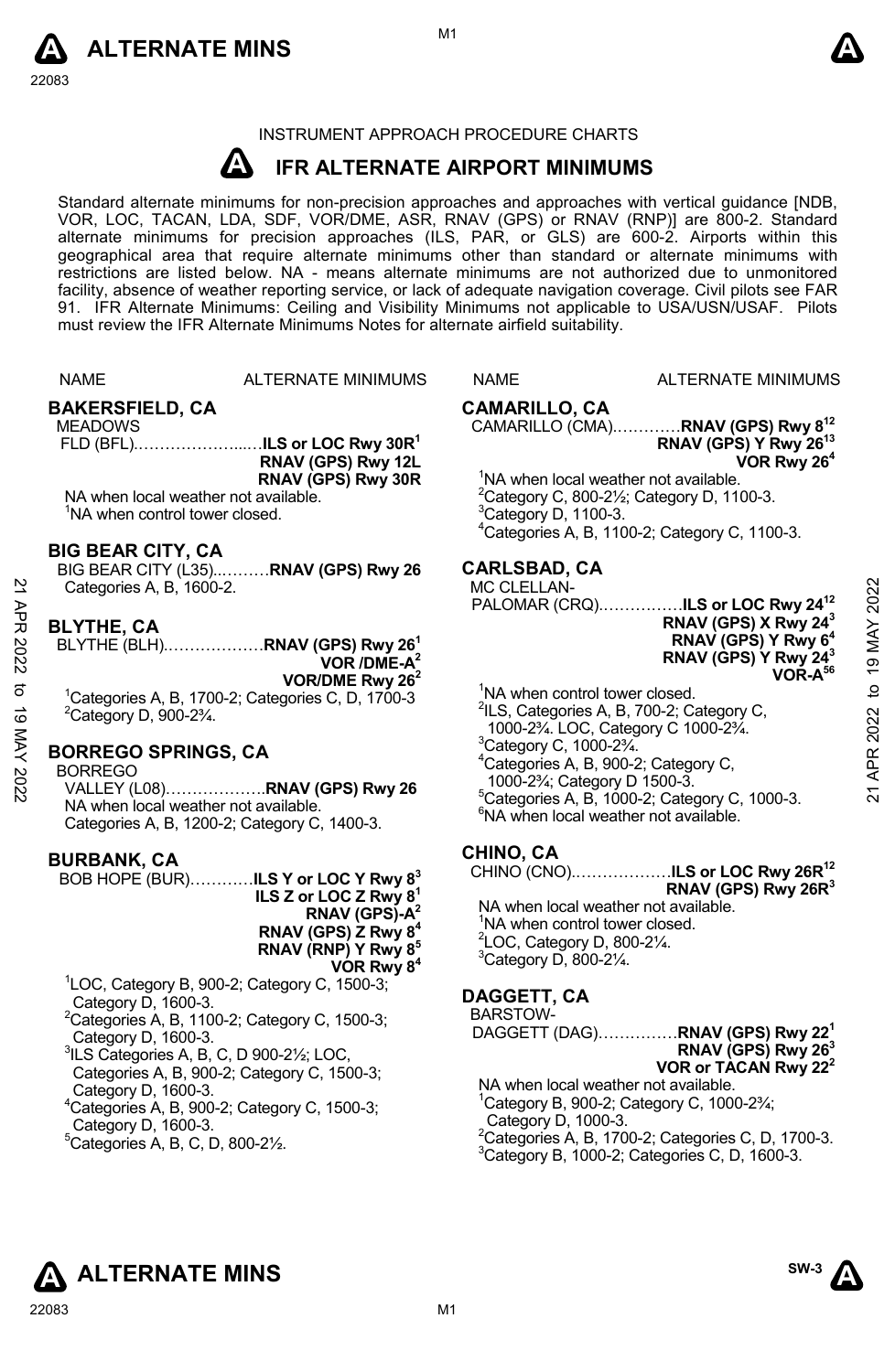# **A** ALTERNATE MINS  $\qquad \qquad \blacksquare$

22083

| <b>NAME</b> | <b>ALTERNATE MININ</b> |
|-------------|------------------------|
|             |                        |

**EL MONTE, CA** 

SAN GABRIEL VALLEY (EMT)…............................**RNAV (GPS)-B1** 

NA when local weather not available. 1 Category C, 900-2½; Category D, 1100-3.  $2$ Categories A, B, 1000-2; Category C, 1000-3; Category D, 1100-3.

# **FULLERTON, CA**

FULLERTON MUNI (FUL).…...**LOC/DME Rwy 24123 VOR-A4**

<sup>1</sup>NA when local weather not available. <sup>2</sup>NA when control tower closed.  ${}^{3}$ Category B, 1000-2. 4 Categories A, B, 1500-2.

# **HAWTHORNE, CA**

JACK NORTHROP FLD/ HAWTHORNE MUNI (HHR).…..…….**LOC Rwy 251 RNAV (GPS) Rwy 25 VOR Rwy 25** 

Category D, 800-2¼. <sup>1</sup>NA when control tower closed.

#### **HEMET, CA**

HEMET-RYAN (HMT).…………**RNAV (GPS) Rwy 5**  Categories A, B, 1200-2; Category C, 1400-3. **EMET, CA<br>
HEMET-RYAN (HMT).............RNAV (GPS) Rwy 5<br>
Categories A, B, 1200-2; Category C, 1400-3.<br>
MPERIAL, CA<br>
MPERIAL, CA<br>
MAY When local weather not available.<br>
MAY When LOUNTY (IPL)...............................** 

#### **IMPERIAL, CA**

IMPERIAL COUNTY (IPL).……….…**VOR or GPS-A**  NA when local weather not available.

# **LA VERNE, CA**

BRACKETT

 FLD (POC).……….......................…..**ILS Rwy 26L12 LOC Rwy 26L123 RNAV (GPS) Rwy 26L13 VOR or GPS-A23**

<sup>1</sup>NA when local weather not available.  $2$ NA when control tower closed.  ${}^{3}$ Category C, 800-2 $\frac{1}{4}$ .

#### **LANCASTER, CA**

GENERAL WILLIAM J. FOX AIRFIELD (WJF).……………**RNAV (GPS) Rwy 612**

**RNAV (GPS) Rwy 2412 VOR-B3**

<sup>1</sup>NA when local weather not available.  $2^2$ Category C, 800-21/<sub>4</sub>; Category D, 800-21/2. 3 Categories A, B, 1000-2; Categories C, D, 1000-3.

# **LOMPOC, CA**

LOMPOC (LPC)………..…...**RNAV (GPS) Rwy 2512 VOR/DME-A3**

<sup>1</sup>NA when local weather not available.  $2^2$ Categories A, B, 1000-2.  ${}^{3}$ Categories A, B, 1300-2.



# **LONG BEACH, CA**

LONG BEACH (DAUGHERTY FLD) (LGB)…**ILS or LOC Rwy 3012**

**RNAV (RNP) Rwy 121 RNAV (RNP) Rwy 26R1 RNAV (RNP) Y Rwy 301 VOR or TACAN Rwy 303**

<sup>1</sup>NA when control tower closed. 2 LOC, Category C, 800-2¼; Category D, 800-2½. 3 LOC, Category C, 800-2¼; Category D, 800-2½; NA when control tower closed.

# **LOS ANGELES, CA**

WHITEMAN (WHP)...…………………………**VOR-A**  Category B, 900-2; Category C, 1200-3.

#### **MOJAVE, CA**

MOJAVE AIR AND SPACE

 PORT (MHV).………............…**RNAV (GPS) Rwy 4 RNAV (GPS) Rwy 22** 

NA when local weather not available. Category C, 1400-3; Category D, 1700-3.

# **NEEDLES, CA**

NEEDLES (EED)...……...……**RNAV (GPS) Rwy 29 VOR-A** 

NA when local weather not available. Category D, 1000-3.

# **OCEANSIDE, CA**

BOB MAXWELL MEML AIRFIELD (OKB)…….………**RNAV (GPS) Rwy 251 VOR-A2** 

<sup>1</sup>Categories A, B, 900-2.  ${}^{2}$ Categories A, B, 1200-2.

# **ONTARIO, CA**

ONTARIO INTL (ONT)………..**ILS or LOC Rwy 8L1 ILS or LOC Rwy 26L2 ILS or LOC Rwy 26R3**

 $1$ ILS, Category D, 700-2. 2 LOC, Categories, C, D, 800-2½. 3 LOC, Category D, 800-2¼.

#### **OXNARD, CA**

OXNARD (OXR)………………**ILS or LOC Rwy 2512 RNAV (GPS) Rwy 73 RNAV (GPS) Rwy 253 VOR Rwy 253** 

NA when local weather not available. 1 NA when control tower closed.  $2$ ILS, LOC, Category D, 800-2 $\frac{1}{4}$ .  $3$ Category D, 800-2 $\frac{1}{4}$ .







**VOR-A2** 

M<sub>2</sub>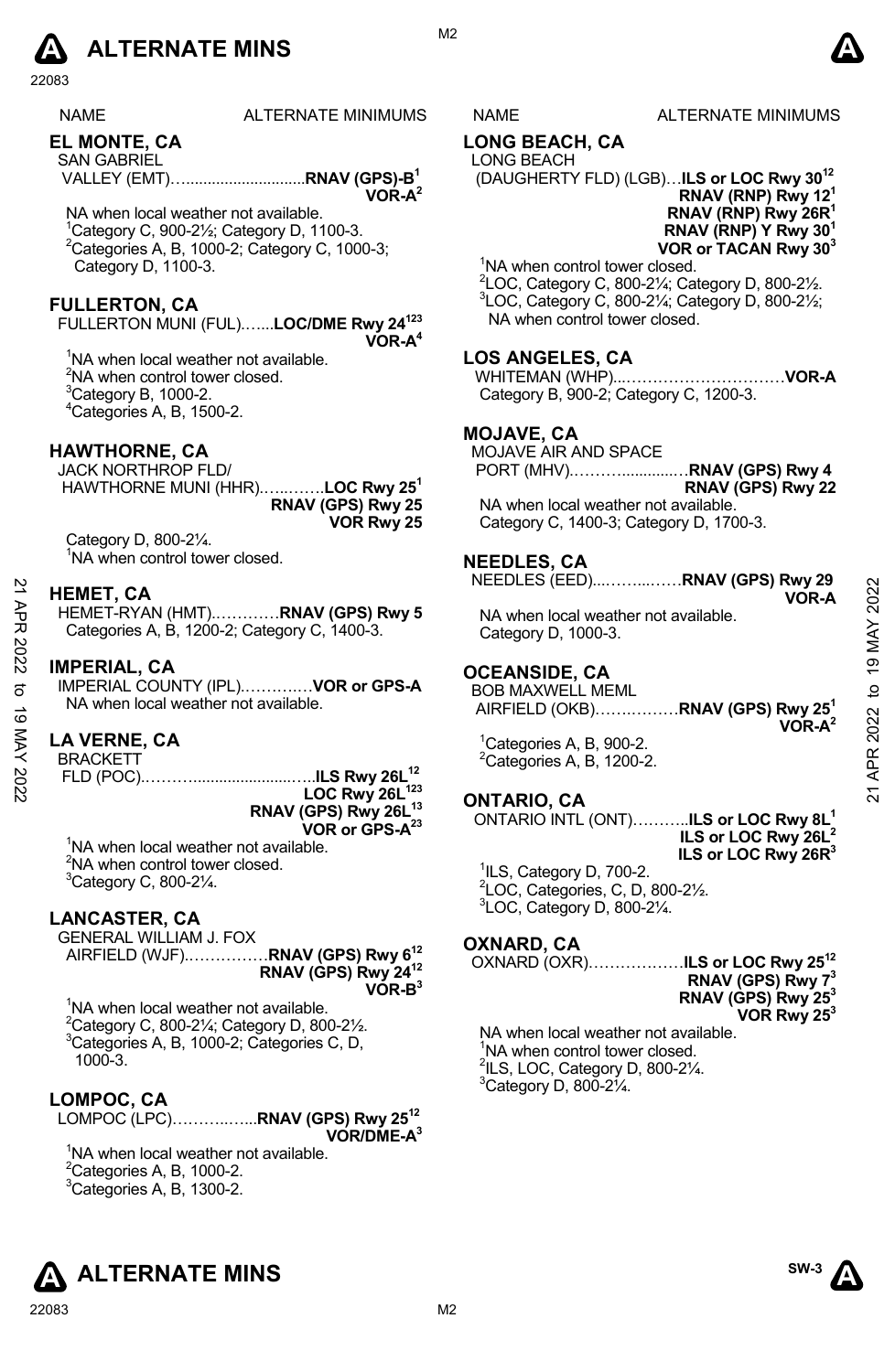

|             | 22083                                                        |                                                                                                                       |                                                                                    |                                                                                          |                    |
|-------------|--------------------------------------------------------------|-----------------------------------------------------------------------------------------------------------------------|------------------------------------------------------------------------------------|------------------------------------------------------------------------------------------|--------------------|
|             | <b>NAME</b>                                                  | <b>ALTERNATE MINIMUMS</b>                                                                                             | NAME                                                                               | <b>ALTERNATE MINIMUMS</b>                                                                |                    |
|             | <b>PALM SPRINGS, CA</b><br><b>JACQUELINE COCHRAN</b>         | RGNL (TRM)RNAV (GPS) Rwy 30 <sup>1</sup><br>RNAV (GPS) Rwy 35 <sup>2</sup>                                            | <b>RIVERSIDE, CA</b><br><b>RIVERSIDE</b>                                           | MUNI (RAL)ILS or LOC Rwy 9 <sup>123</sup><br>RNAV (GPS) Rwy 934                          |                    |
|             |                                                              | VOR Rwy 30 <sup>1</sup><br>$VOR-A3$                                                                                   |                                                                                    | RNAV (GPS) Rwy 27 <sup>5</sup><br>VOR-A <sup>36</sup>                                    |                    |
|             | ${}^{1}$ Category D, 900-3.                                  |                                                                                                                       |                                                                                    | VOR Rwy 935                                                                              |                    |
|             | <sup>2</sup> Categories C, D, 1100-3.                        |                                                                                                                       | <sup>1</sup> NA when control tower closed.                                         |                                                                                          |                    |
|             |                                                              | <sup>3</sup> Categories A, B, 1600-2; Categories C, D, 1600-3.                                                        | Category D, 1200-3.                                                                | ${}^{2}$ LOC, Category B, 900-2; Category C, 1000-3;                                     |                    |
|             | <b>PALM SPRINGS</b>                                          |                                                                                                                       | <sup>3</sup> NA when local weather not available.                                  |                                                                                          |                    |
|             |                                                              | INTL (PSP)RNAV (RNP) Y Rwy 31L <sup>1</sup><br>RNAV (RNP) Z Rwy 13R <sup>1</sup>                                      | <sup>4</sup> Category B, 900-2; Category C, 1000-3;<br>Category D, 1200-3.         |                                                                                          |                    |
|             |                                                              | VOR or $CPS-B^2$                                                                                                      |                                                                                    | <sup>5</sup> Categories A, B, 1300-2; Category C, 1300-3.                                |                    |
|             | <sup>1</sup> NA when control tower closed.                   |                                                                                                                       |                                                                                    | ${}^6$ Categories A, B, 1500-2; Categories C, D, 1500-3.                                 |                    |
|             |                                                              | <sup>2</sup> Categories A, B, 1900-2; Categories C, D,                                                                |                                                                                    |                                                                                          |                    |
|             | 1900-3.                                                      |                                                                                                                       | <b>SAN BERNARDINO, CA</b>                                                          |                                                                                          |                    |
|             |                                                              |                                                                                                                       | <b>SAN BERNARDINO</b>                                                              |                                                                                          |                    |
|             | PALMDALE, CA                                                 |                                                                                                                       |                                                                                    | INTL (SBD)ILS or LOC Z Rwy 6 <sup>12</sup>                                               |                    |
|             | PALMDALE USAF                                                | PLANT 42 (PMD) <b>ILS or LOC Rwy 25<sup>12</sup></b>                                                                  |                                                                                    | LOC Y Rwy 6 <sup>13</sup>                                                                |                    |
|             |                                                              | RNAV (GPS) Rwy 73                                                                                                     |                                                                                    | RNAV (GPS) Y Rwy 6 <sup>4</sup><br>RNAV (GPS) Z Rwy 6 <sup>5</sup>                       |                    |
|             |                                                              | RNAV (GPS) Rwy 22 <sup>3</sup><br>RNAV (GPS) Rwy 25 <sup>3</sup>                                                      |                                                                                    |                                                                                          |                    |
|             |                                                              | VOR or TACAN Rwy 25 <sup>4</sup>                                                                                      | NA when local weather not available.<br><sup>1</sup> NA when control tower closed. |                                                                                          |                    |
|             | <sup>1</sup> NA when control tower closed.                   |                                                                                                                       | <sup>2</sup> LOC, Category D, 1500-3.                                              |                                                                                          |                    |
|             |                                                              | <sup>2</sup> ILS, LOC, Categories A, B, 1000-2; Category C,                                                           |                                                                                    | <sup>3</sup> Categories A, B, 1000-2; Category C, 1000-3,                                | 2022               |
|             |                                                              | 1000-3; Category D, 1200-3; Category E, 1300-3.                                                                       | Category D, 1500-3.                                                                |                                                                                          |                    |
|             | <sup>3</sup> Category D, 1200-3.                             |                                                                                                                       |                                                                                    | <sup>4</sup> Categories A, B, 1400-2; Category C, 1400-3,                                |                    |
| 21 APR 2022 |                                                              | <sup>4</sup> Category D, 1200-3; Category E, 1300-3.                                                                  | Category D, 1500-3.<br>$5$ Category D, 1500-3.                                     |                                                                                          | APR 2022 to 19 MAY |
| đ           | PASO ROBLES, CA                                              |                                                                                                                       |                                                                                    |                                                                                          |                    |
|             | PASO ROBLES                                                  |                                                                                                                       | <b>SAN DIEGO, CA</b>                                                               |                                                                                          |                    |
| 19 MAY 2022 |                                                              | MUNI (PRB)RNAV (GPS) Rwy 19 <sup>12</sup>                                                                             | <b>BROWN FLD</b>                                                                   |                                                                                          |                    |
|             |                                                              | RNAV (GPS) Rwy 31 <sup>12</sup>                                                                                       |                                                                                    | MUNI (SDM)RNAV (GPS) Rwy 8L <sup>12</sup>                                                |                    |
|             |                                                              | VOR Rwy 1912<br>$VOR-B3$                                                                                              |                                                                                    | VOR or TACAN-A <sup>3</sup>                                                              |                    |
|             |                                                              | <sup>1</sup> NA when local weather not available.                                                                     | <sup>1</sup> NA when local weather not available.                                  |                                                                                          | $\overline{2}$     |
|             | <sup>2</sup> Category D, 900-2 <sup>3</sup> / <sub>4</sub> . |                                                                                                                       | <sup>2</sup> Category D, 1800-3.                                                   |                                                                                          |                    |
|             | <sup>3</sup> Category D, 900-3.                              |                                                                                                                       |                                                                                    | <sup>3</sup> Categories A, B, C, 900-2 <sup>3</sup> / <sub>4</sub> ; Category D, 1800-3. |                    |
|             |                                                              |                                                                                                                       | MONTGOMERY-GIBBS                                                                   |                                                                                          |                    |
|             | RAMONA, CA                                                   |                                                                                                                       |                                                                                    | EXEC (MYF)ILS or LOC Rwy 28R <sup>1</sup>                                                |                    |
|             |                                                              | RAMONA (RNM)RNAV (GPS)-B1                                                                                             |                                                                                    | RNAV (GPS) Rwy 28R                                                                       |                    |
|             |                                                              | RNAV (GPS) Rwy 9 <sup>2</sup>                                                                                         | NA when local weather not available.                                               |                                                                                          |                    |
|             |                                                              | VOR/DME-A <sup>3</sup>                                                                                                | <sup>1</sup> NA when control tower closed.                                         |                                                                                          |                    |
|             | NA when local weather not available.                         |                                                                                                                       |                                                                                    |                                                                                          |                    |
|             |                                                              | <sup>1</sup> Categories A, B, 1400-2; Category C, 1800-3.<br><sup>2</sup> Categories A, B, 900-2; Category C, 1800-3. | <b>SAN DIEGO</b>                                                                   | INTL (SAN)ILS Y or LOC Y Rwy 9 <sup>1</sup>                                              |                    |
|             |                                                              | <sup>3</sup> Categories A, B 1200-2; Category C, 1800-3.                                                              |                                                                                    | ILS Z or LOC Z Rwy $9^2$                                                                 |                    |
|             |                                                              |                                                                                                                       |                                                                                    | LOC Rwy <sup>273</sup>                                                                   |                    |
|             |                                                              |                                                                                                                       |                                                                                    | RNAV (GPS) Rwy 9 <sup>4</sup>                                                            |                    |
|             |                                                              |                                                                                                                       |                                                                                    | RNAV (GPS) Y Rwy 27 <sup>3</sup>                                                         |                    |
|             |                                                              |                                                                                                                       | <sup>1</sup> LOC, Categories A, B, 1000-2;                                         |                                                                                          |                    |
|             |                                                              |                                                                                                                       |                                                                                    | Category C, 1000-23/4; Category D, 1000-3.                                               |                    |
|             |                                                              |                                                                                                                       |                                                                                    | $2$ LOC, Category B, 900-2; Category C, 900-2 $\frac{1}{4}$ ;                            |                    |
|             |                                                              |                                                                                                                       | Category D, 1000-3.                                                                |                                                                                          |                    |
|             |                                                              |                                                                                                                       | $C_{\text{atom}} \cap 1000.3$                                                      | $3$ Categories A, B, 900-2; Category C, 900-2 $\frac{1}{2}$ ;                            |                    |
|             |                                                              |                                                                                                                       |                                                                                    |                                                                                          |                    |



#### **RIVERSIDE, CA**

#### **RIVERSIDE**

#### **SAN BERNARDINO, CA**

| SAN BERNARDINO                                                                                                     | EXECUTIVE 1<br>EXECUTIVE 13<br>RNAV (GPS) Y Rwy 6 <sup>4</sup><br>RNAV (GPS) Z Rwy 6 <sup>5</sup> |
|--------------------------------------------------------------------------------------------------------------------|---------------------------------------------------------------------------------------------------|
| NA when local weather not available.<br><sup>1</sup> NA when control tower closed.<br>$2$ LOC, Category D, 1500-3. |                                                                                                   |

#### **SAN DIEGO, CA**

#### BROWN FLD MUNI (SDM)...………………**RNAV (GPS) Rwy 8L**<sup>12</sup> **VOR or TACAN-A3**

#### MONTGOMERY-GIBBS

#### SAN DIEGO

| ILS Z or LOC Z Rwy $9^2$                                             |
|----------------------------------------------------------------------|
| LOC Rwy $273$                                                        |
| RNAV (GPS) Rwy 9 <sup>4</sup>                                        |
| RNAV (GPS) Y Rwy 27 <sup>3</sup>                                     |
| <sup>1</sup> LOC, Categories A, B, 1000-2;                           |
| Category C, 1000-2 <sup>3</sup> / <sub>4</sub> ; Category D, 1000-3. |
| <sup>2</sup> LOC, Category B, 900-2; Category C, 900-21/4;           |

- Category D, 1000-3.
- $3$ Categories A, B, 900-2; Category C, 900-2 $\frac{1}{2}$ ;
- Category D, 1000-3.
- 4 Category B, 900-2; Category C, 900-2¼; Category D, 1000-3.

**SW-3** 

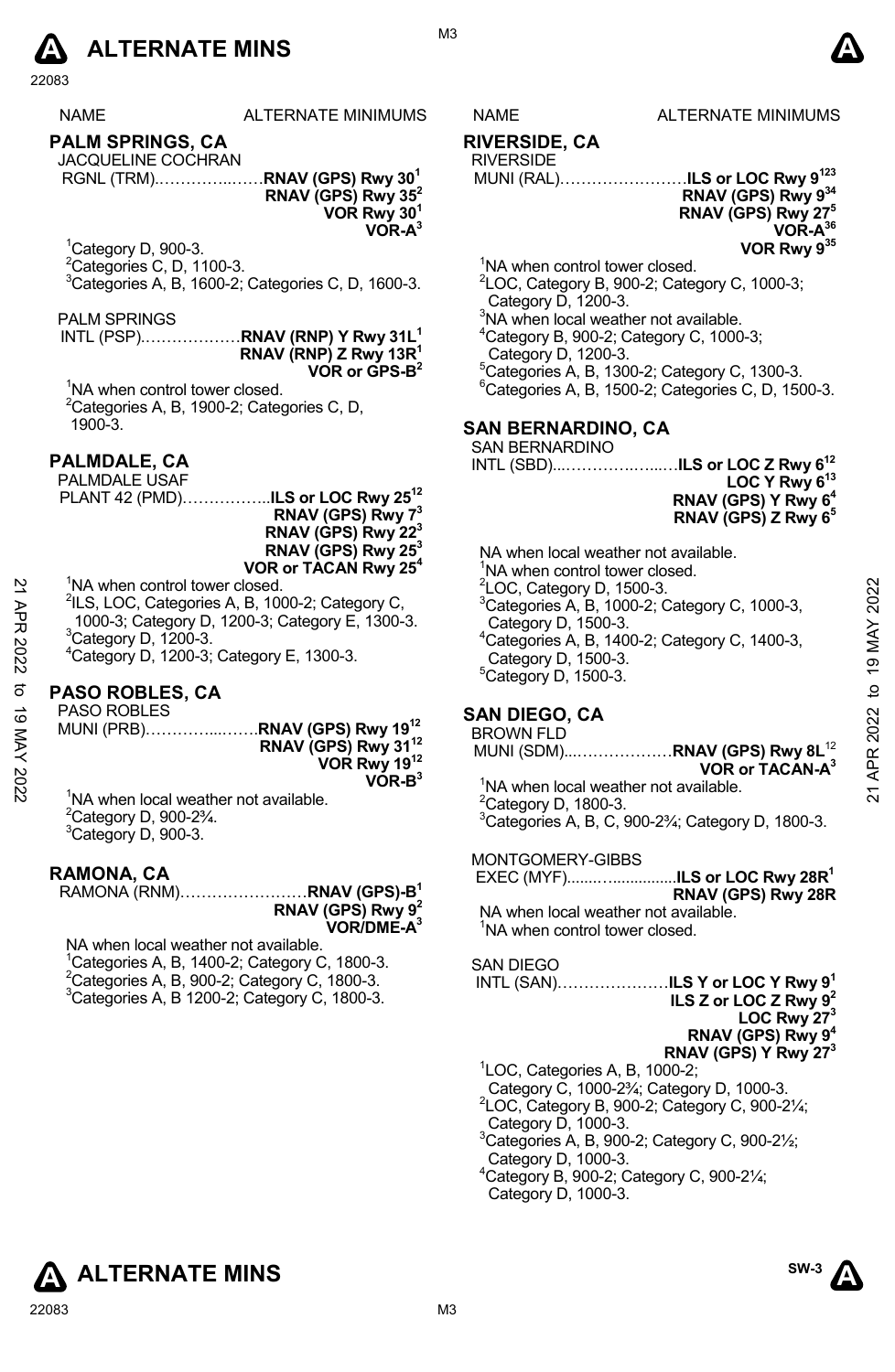

22083

| <b>NAME</b> | ALTERNATE MINIMUM |
|-------------|-------------------|
|             |                   |

**SAN DIEGO/EL CAJON, CA** 

GILLESPIE FLD (SEE)...………………....…**LOC-D12 RNAV (GPS) Rwy 9L3 RNAV (GPS) Rwy 1745** 

<sup>1</sup>NA when control tower closed.

 $^{2}$ Categories A, B, 1200-2; Categories C, D, 1600-3.  ${}^{3}$ Categories, A, B, 1400-2.

4 Categories A, B, 1100-2; Categories C, D, 1100-3. 5 NA when local weather not available.

# **SAN LUIS OBISPO, CA**

SAN LUIS

COUNTY RGNL (SBP)…………………**ILS Rwy 111 LOC Rwy 11124 RNAV (GPS) Rwy 1134** 

**RNAV (GPS) Rwy 2934 VOR or TACAN-A45**

<sup>1</sup>NA when control tower closed. <sup>2</sup>Category A, 1000-2; Category B, 1100-2; Category C, 1300-3; Category D, 1400-3. <sup>3</sup>Category B, 1100-2; Category C, 1300-3; Category D, 1400-3. 4 NA when local weather not available.  $5$ Categories A, B, 1500-2; Categories C, D, 1500-3.

#### **SANTA ANA, CA**

JOHN WAYNE/ORANGE

 COUNTY (SNA).………...…**ILS or LOC Rwy 20R13 LDA/DME Rwy 20R124**  LOC BC Rwy 2L<sup>124</sup> **RNAV (GPS) Y Rwy 2L<sup>24</sup> RNAV (GPS) Y Rwy 20R2**  21 APR 2022 to 19 MAY 202221 APR 2022 to 19 MAY 2022

<sup>1</sup>NA when control tower closed.

 $^{2}$ Category C, 800-21⁄4; Category D, 1200-3.

<sup>3</sup>ILS, LOC, Categories A, B, 1000-2; Category C,

1000-3; Category D, 1200-3.

4 NA when local weather not available.

# **SANTA BARBARA, CA**

SANTA BARBARA MUNI (SBA).……………………**ILS or LOC Rwy 712**

**RNAV (GPS) Rwy 713 VOR or GPS Rwy 254** 

<sup>1</sup>NA when local weather not available.

 $2$ ILS, Categories A, B, 800-2; Category C, 800-2 $\frac{1}{4}$ ; Category D, 1000-3. LOC, Category C, 800-2¼; Category D, 1000-3.

3 Category C, 800-2¼; Category D, 1000-3. 4 Categories A, B, 1000-2; Categories C, D, 1000-3.

S NAME ALTERNATE MINIMUMS

#### **SANTA MARIA, CA**

SANTA MARIA PUB/CAPT G ALLAN HANCOCK FLD (SMX)…..…**ILS or LOC Rwy 12145** 

LOC/DME BC-A<sup>245</sup> **RNAV (GPS) Rwy 1225 RNAV (GPS) Rwy 3056 VOR Rwy 1235** 

 LOC, Category C 1200-3; Category D, 1300-3. <sup>2</sup>Category C, 1200-3; Category D, 1300-3.<br><sup>3</sup>Category D, 1100-3. NA when control tower closed. NA when local weather not available. Categories A, B, 1400-2; Category C, 1400-3.

#### **SANTA MONICA, CA**

SANTA MONICA

- MUNI (SMO)…………………**RNAV (GPS) Rwy 211 RNAV (GPS) Y Rwy 32 RNAV (GPS) Z Rwy 33**
- ${}^{1}$ Categories A, B, 1000-2;
- Categories, C, D, 1000-2½.  $^{2}$ Categories A, B, 900-2; Categories C, D, 900-2½.  ${}^{3}$ Categories A, B, 1300-2.

#### **SANTA YNEZ, CA**

SANTA YNEZ (IZA).….…………..…**RNAV (GPS)-A** 

**RNAV (GPS) Rwy 8 VOR Rwy 81** 

**RNAV (GPS) Rwy 11L RNAV (GPS) Rwy 29R**

NA when local weather not available.  $1$ <sup>1</sup>Categories A, B, 1400-2.

#### **TORRANCE, CA**

ZAMPERINI FLD (TOA)..….…**ILS or LOC Rwy 29R**

**VOR Rwy 11L1** NA when control tower closed, except for operators with approved weather reporting services. 1 Categories A, B, 900-2; Category C, 900-2½.

# **VAN NUYS, CA**

VAN NUYS (VNY)...……..……….**ILS Y Rwy 16R123 ILS Z Rwy 16R12 LDA-C45 VOR-A6 VOR-B7** 

<sup>1</sup>NA when control tower closed. <sup>2</sup>NA when local weather not available.  $^{3}$ ILS, Categories A, B, C, D, 700-2.  $4$ Category D, 1300-3. 5 NA when KBUR control tower closed. <sup>6</sup>Category D, 1000-3.  $7$ Categories A, B, 900-2; Category, C, 900-2 $\frac{1}{2}$ ; Category D,1000-3.